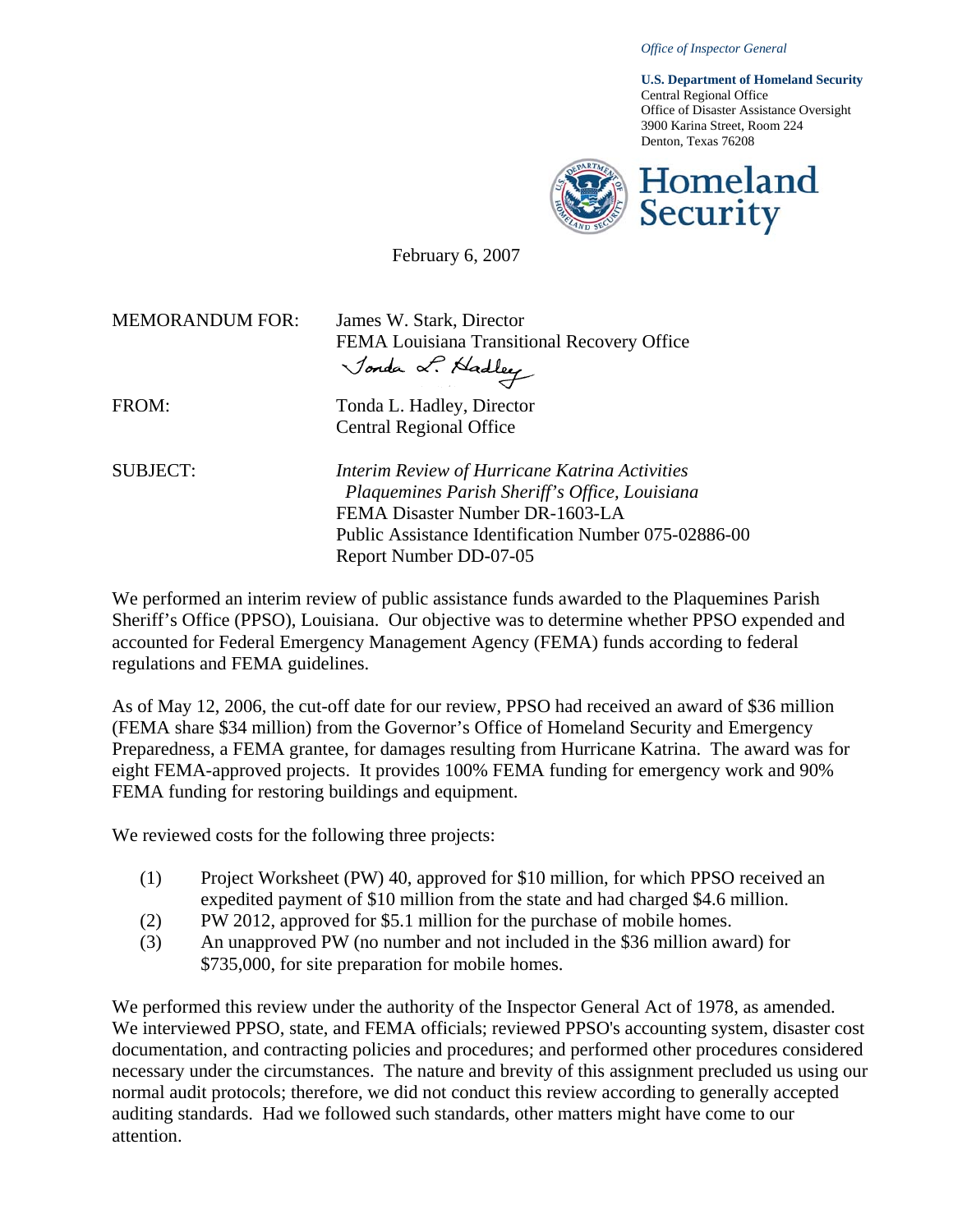# **RESULTS OF REVIEW**

PPSO did not expend and account for FEMA funds according to federal regulations and FEMA guidelines.Specifically, PPSO did not track costs on a project-by-project basis or support cost eligibility. If left uncorrected, PPSO's final claim could include errors and ineligible costs. Further, PPSO did not follow federal procurement regulations when it awarded contracts for mobile homes and site preparation. As a result, FEMA has no assurance that costs will be reasonable.

### Accounting System

FEMA regulations require project-by-project accounting. However, PPSO used only one disaster account for all projects and could not account for individual PWs or projects. According to federal regulations:

- The payment of claims requires an accounting of eligible costs for each approved large project (44 CFR 206.205 (b)(1)).
- To be eligible for FEMA funding, an item of work must be required because of the major disaster (44 CFR 206.223 (a)(1)).
- Grantees and subgrantees must maintain records that adequately identify the source and application of funds provided for financially assisted activities (44 CFR 13.20(b)(2)).
- Accounting records must be supported by source documentation such as cancelled checks, paid bills, payrolls, time and attendance records, and contract documents (44 CFR  $13.20(b)(6)$ .

Further, according to FEMA's *Public Assistance Guide* (FEMA 322, October 1999, p.113), "The importance of maintaining a complete and accurate set of records for each project cannot be overemphasized. . . . All of the documentation pertaining to a project should be filed with the corresponding PW and maintained by the applicant as the permanent record of the project. These records become the basis for verification of the accuracy of project cost estimates during validation of small projects, reconciliation of costs for large projects, and audits."

Between August 26, 2005, and December 18, 2005, PPSO submitted cost reimbursement requests for PW 40 for overtime payroll and equipment usage without adequate documentation, including daily logs or activity records, to support nearly \$3.8 million overtime and equipment usage. PPSO officials said they incurred substantial additional overtime and equipment costs after December 18, 2005, and that they intend to claim these costs through June 30, 2006. However, they have not yet compiled the documentation to submit for reimbursement.

The following depicts additional record and documentation problems:

• PPSO charged all overtime to the disaster without activity logs to support that it was disasterrelated. For example, during the pay period October 10 to October 23, 2005, PPSO charged about 7,000 hours overtime to the disaster account. We selected a pay period during the month before the disaster and noted that PPSO recorded about 900 hours overtime.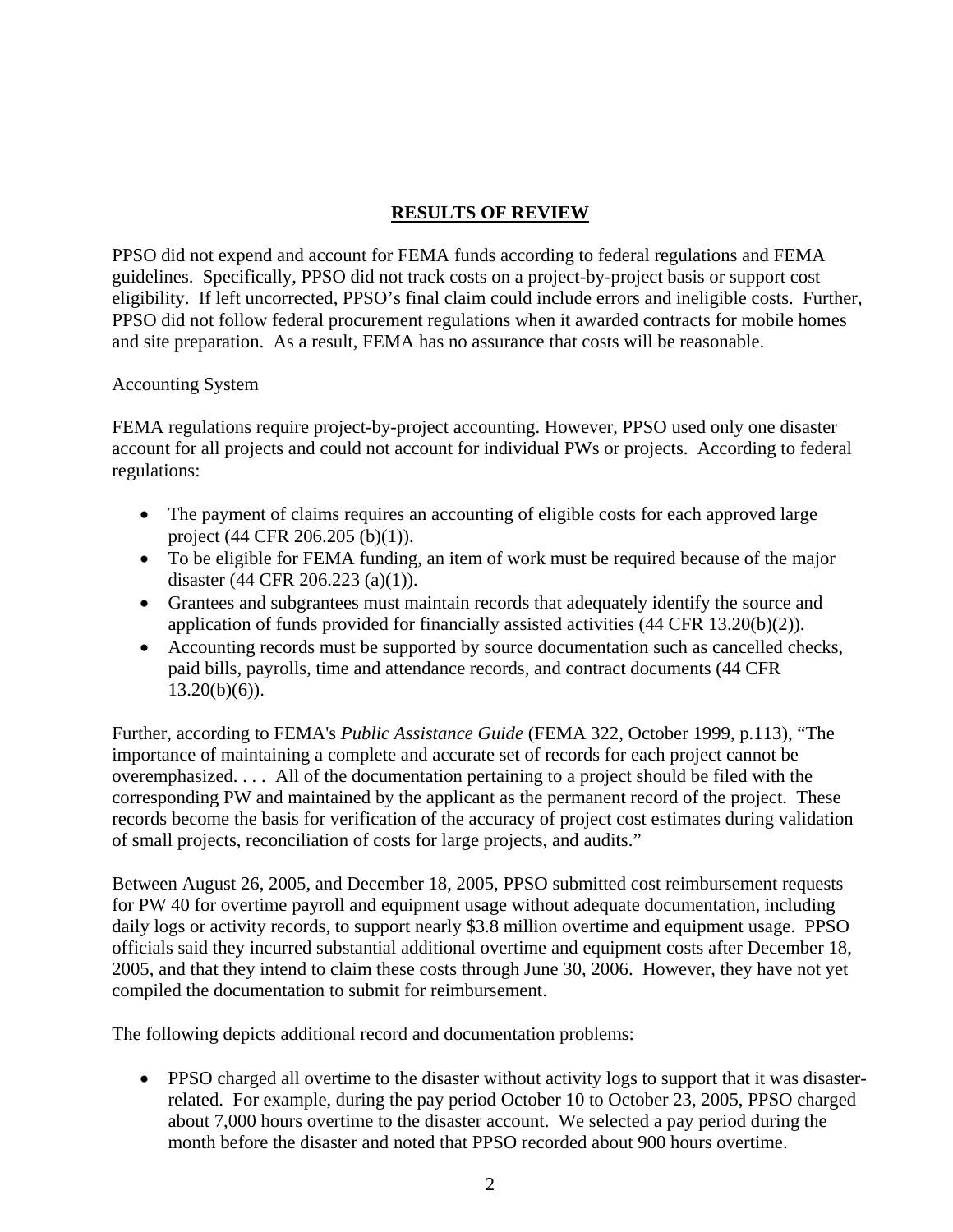Therefore, because PPSO incurs overtime during non-disaster periods, it should maintain records during disasters to document when overtime is disaster-related and when it is not.

- PPSO claimed overtime costs for personnel who normally perform administrative duties. Under 44 CFR 206.228(a)(2)(ii), the subgrantee receives a statutory administrative allowance for administrative or indirect costs, and no additional costs for these expenditures are eligible. Except for the Sheriff, PPSO employees are called "Deputy," regardless of their actual duties. PPSO said that, during non-disaster periods, up to 15 Deputies perform administrative duties, but after the disaster, some of their duties varied. However, PPSO did not maintain records of the nature of work performed. Based on their normal functions, up to \$140,000 charged through December 18, 2005 may be administrative or indirect costs that are covered under the administrative allowance and ineligible for direct reimbursement.
- PPSO's overtime calculations contain mathematical errors. We selected a judgmental sample of 10 employees from one pay period (October 10 to 23, 2005) and identified math errors resulting in an overcharge of about \$3,500.
- PPSO did not maintain activity records or mileage logs to document when vehicles were used for disaster activities. According to FEMA's *Public Assistance Guide* (FEMA 322, October 1999, p.37), "Costs for use of automobiles and pick-up trucks may be reimbursed on the basis of mileage. For all other types of equipment, costs are reimbursed using an hourly rate. . . . Standby time for equipment is not eligible."
- PPSO charged to its disaster account a \$900 radio that it purchased and used before the hurricane. This error occurred because PPSO did not pay for the radio until after the hurricane.

### Contracting Procedures

PPSO did not follow federal procurement regulations. As a result, FEMA has no assurance that costs are reasonable. Federal procurement regulations under 44 CFR 13.36:

- Require the performance of procurement transactions in a manner providing full and open competition except under certain circumstances**.** (13.36(c))
- Require that subgrantees maintain records sufficient to detail the significant history of the procurement, including the rationale for the method of procurement, the basis for contractor selection, and basis for the contract price. (13.36(b)(9))
- Require a cost or price analysis in connection with every procurement action.  $(13.36(f)(1))$

In September 2005, PPSO awarded a contract to provide mobile homes as temporary housing for PPSO personnel whose homes were unusable due to the hurricane. The non-competitive contract did not contain a scope of work or basis for the contract price. PPSO also did not perform a cost or price analysis and did not determine how many mobile homes were needed before awarding the